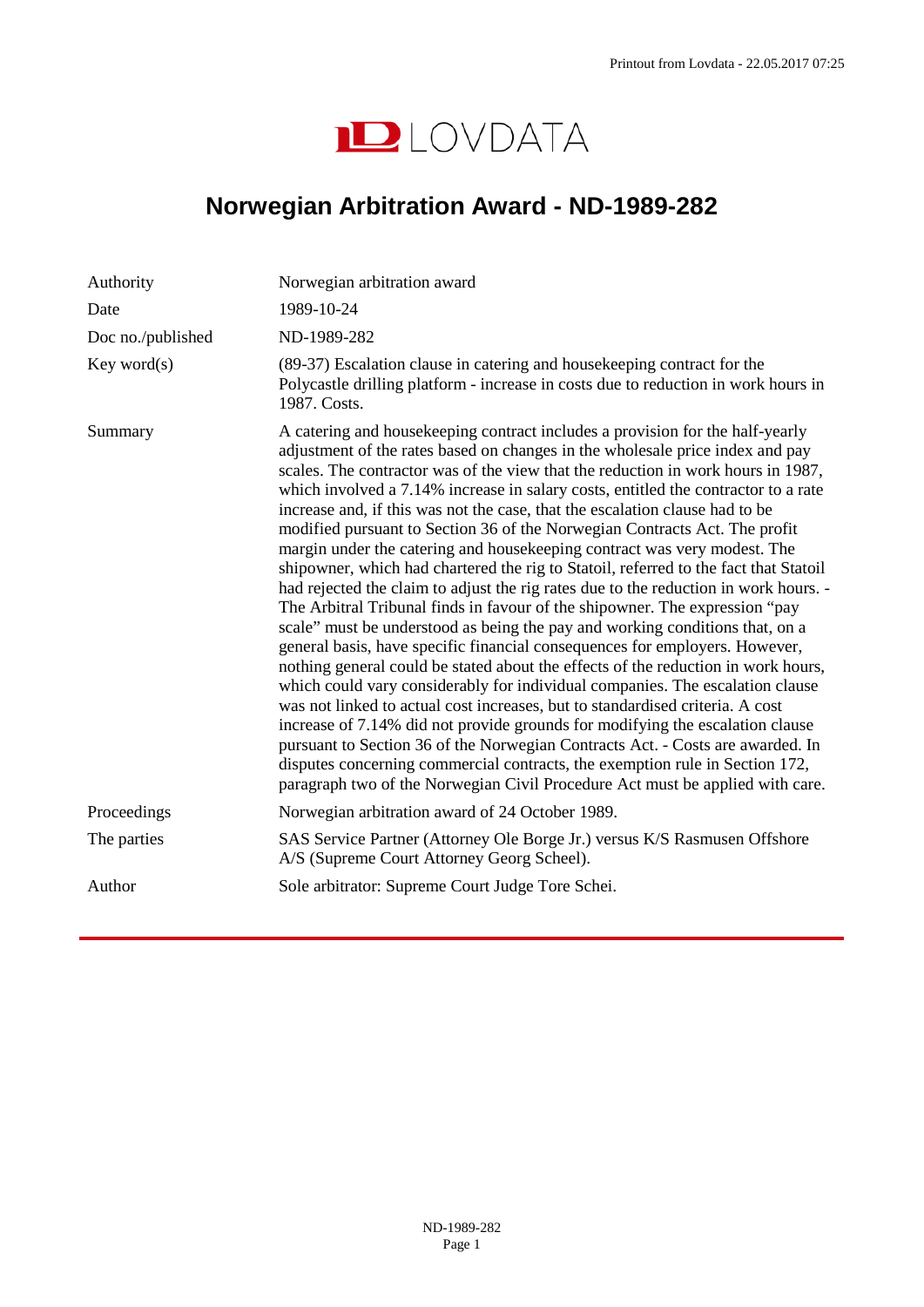## <span id="page-1-0"></span>**Table of contents [Norwegian Arbitration Award- ND-1989-282 ........................................................................................... 1](#page-0-0) [Table of contents ...................................................................................................................................... 2](#page-1-0)**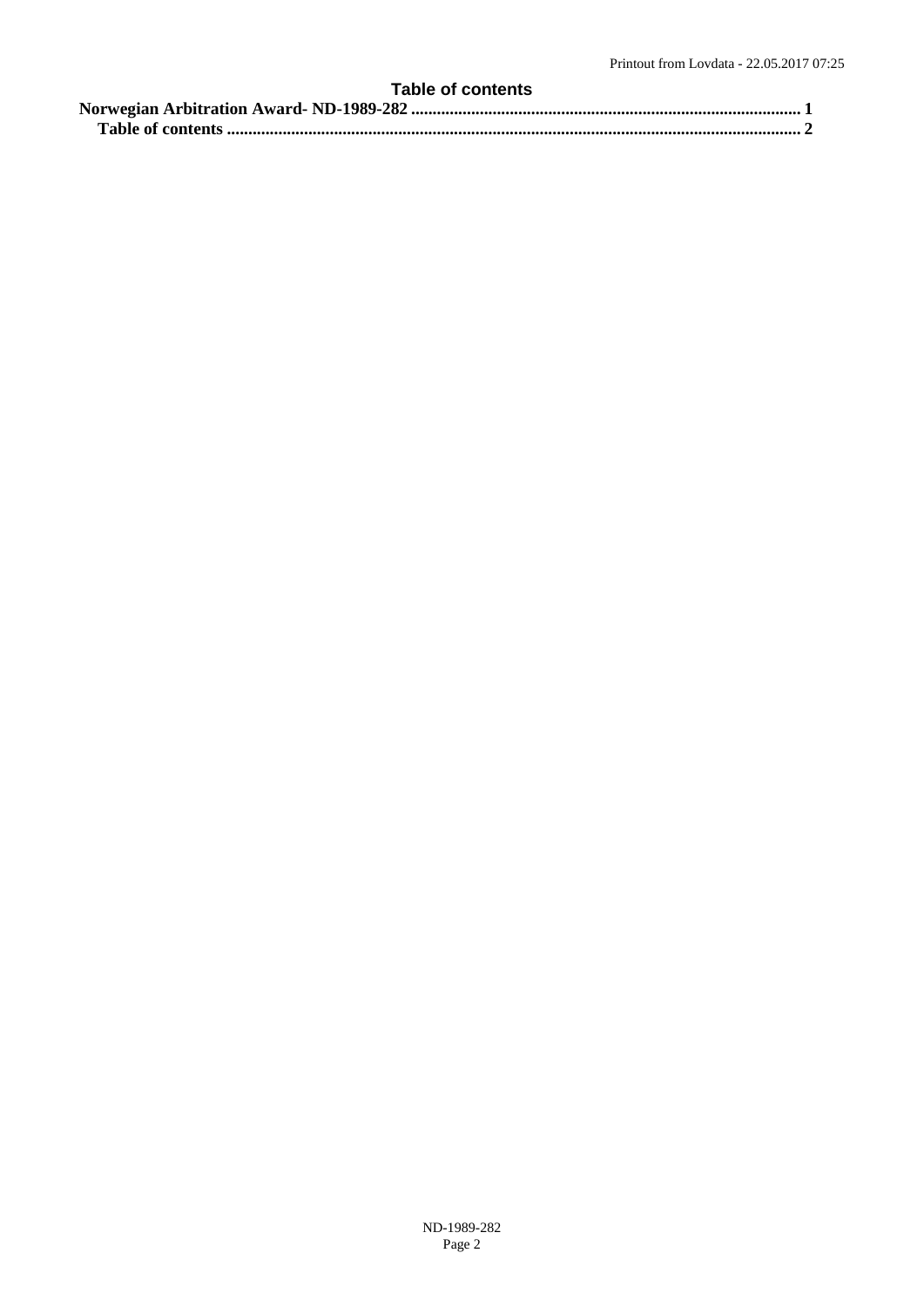Subject matter of the dispute: Claim for adjustment of payment in catering and housekeeping contract for the accommodation platform "POLYCASTLE".

K/S Rasmussen Offshore A/S (hereafter referred to as Rasmussen) and SAS Service Partner (hereafter referred to as SSP), entered into an agreement on 17 March 1986 for catering and housekeeping services on board the accommodation platform "POLYCASTLE". SSP agreed to provide all catering and housekeeping services etc. for all persons, including both those stationed there and visitors, on board the accommodation platform in return for a specified payment from Rasmussen. During the contract period, "POLYCASTLE" was in operation for a group of oil companies, of which Statoil was Rasmussen's contracting party. It has been reported that this assignment commenced on 29 June 1986 and provisionally ended on 29 June 1988.

Annex C of the contract of 17 March 1986 stipulates detailed rules for the payment SSP was to receive for its services. Clause 9 of this annex stipulates rules for the adjustment of rates. The provision has the following wording:

"Adjustment of rates.

All rates referred to in clauses 1, 2, 3 and 4 in this Annex C are fixed until 1 April 1986. Thereafter, these rates shall be adjusted every six months with effect from 1 April and 1 October each year, and for the first time on 1 April 1986, in accordance with the following formula:

New price = Previous price  $(0.32 \text{ Mn/Mo} + 0.68 \text{ Ln/Lo})$ 

The basis for adjustment will be as follows:

Previous price = Prices pursuant to the Contract.

Mo = Statistics Norway's wholesale price index for Food Group B for January 1986.

 $Mn = The above-mentioned index for the month prior to adjustment.$ 

 $Lo = Pay$  scales for the respective groups of the Contractor's personnel in accordance with agreements between the Norwegian Employers' Confederation (NAF) and the Norwegian Oil and Petrochemical Workers Union (NOPEF)/Catering Workers' Federation (CAF) as of 1 October 1985 are considered equal to 100.

 $Ln = 100 +$ - average percentage change in the pay scales for the respective groups of the contractor's personnel in accordance with the collective agreement between NAF and NOPEF/CAF as of 1 April and 1 October each year, compared with the corresponding pay scales as of 1 October 1985."

In the collective pay settlement in 1986 it was agreed to reduce the standard work hours effective from 1 January 1987. Among other things, this resulted in SSP's employees on board "POLYCASTLE" having their work hours reduced from 36 to 33.6 per week.

A dispute arose between SSP and Rasmussen about whether SSP could claim compensation for increased costs resulting from the reduction in work hours. There was also disagreement between the parties about whether, and if so to what extent, the reduction in work hours resulted in increased costs for SSP.

SSP's position was that the adjustment clause in clause 9 of annex C in the contract authorised compensation for the increase in costs that resulted from the reduction in work hours. Rasmussen's position, in light of what Statoil asserted to Rasmussen, was that the reduction in work hours did not entail any change to the "pay scale" and that there were therefore no contractual grounds for claiming compensation.

The parties failed to arrive at any solution to the dispute and agreed that the dispute should be decided by arbitration. The parties have jointly appointed Supreme Court Judge Tore Schei as arbitrator. One oral hearing has been held for the case which was attended by the arbitrator and counsels. Pleadings were also exchanged. Both parties have declared that they consider the preparatory proceedings to have concluded and that they understand that the case shall be decided based on how it now stands, without further oral hearings.

*The plaintiff, SAS Service Partner Offshore and Industrial Catering A/S,* has principally asserted the following to the Arbitral Tribunal:

The intentions of the central organisations when they entered into the agreement to reduce work hours was that this would be implemented with the least possible cost to the companies through increased productivity etc. However, it was clear to everyone that, other than for a small minority, most companies would not be able to compensate for the additional costs from shorter work hours through increased productivity. Together with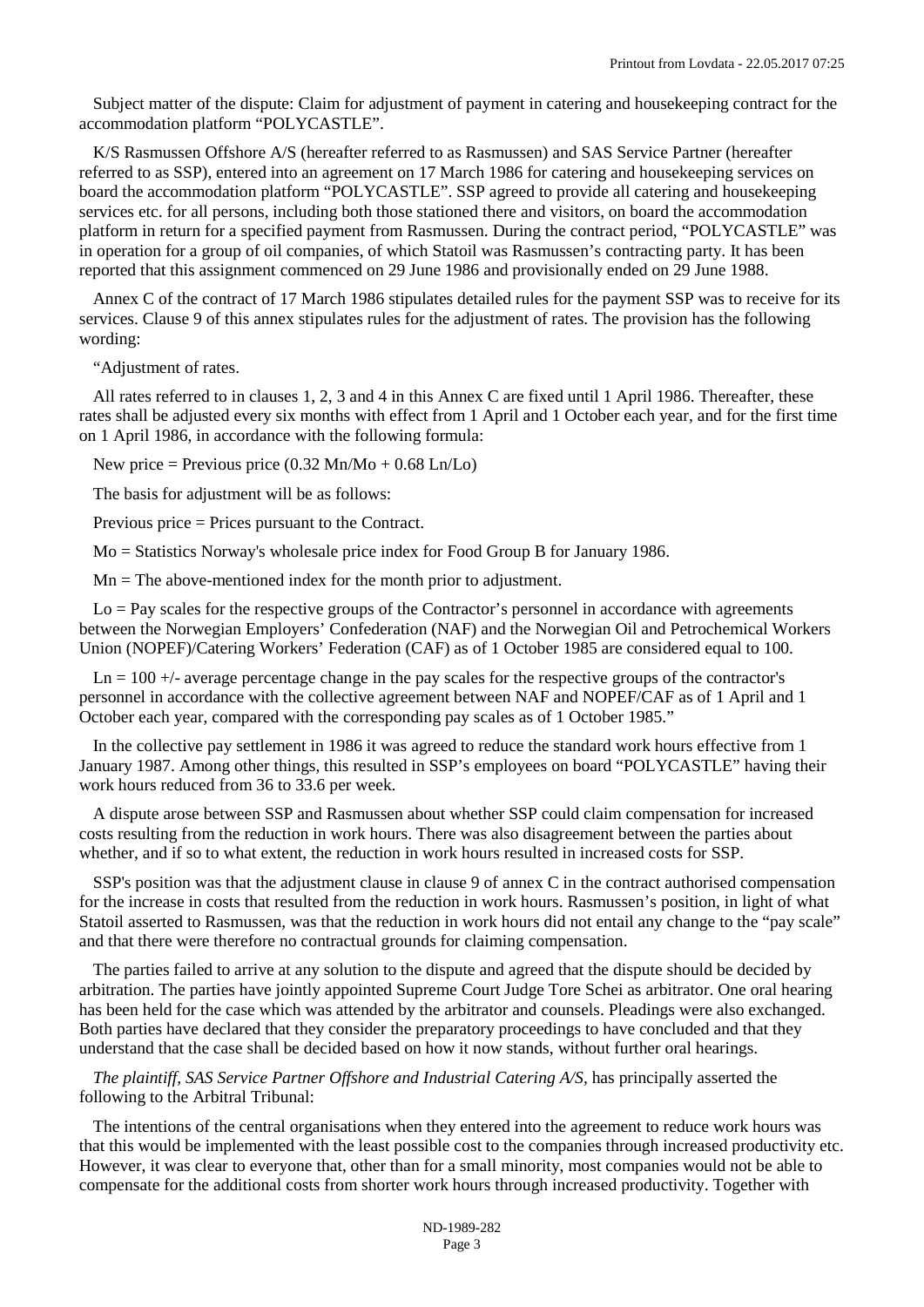CAF and NOPEF, SSP attempted to reduce staffing levels on "POLYCASTLE", however was unable to do so. Therefore, for this platform, the reduction in work hours alone resulted in an increase in labour costs of 7.14%, due to the fact that the full time equivalent for each employee was reduced by 7.14%.

The plaintiff agrees that when assessing the claim for compensation, clause 9 in annex C of the agreement of 17 March 1986 must be used as a basis. One of the two elements that are part of the adjustment formula is the "pay scale". It is of vital importance that reference is made to the "pay scale" and not the salary table. Consideration must not only be made to additional krone amounts, but also other collective changes that have financial consequences. Among other things, this is confirmed in calculations by the Norwegian Employers' Association for Operating Companies (NOAF) of costs in connection with the wage settlement. NOAF calculated the cost increases in connection with a number of changes to the collective agreement which did not apply to the salary table. There has never been any doubt that these types of changes must also be applicable pursuant to clause 9 in annex C. Disagreement has only arisen due to the reduction in work hours. There are no grounds in the contract for any such differentiation between the financial effects of the revision of the work hour provision compared with the financial effects of changes to other parts of the system of agreements

If the "pay scale" is defined more restrictively to what the plaintiff considers correct, the assumption must therefore be that comparable pay scales are being used. When the new annual salary tables for the employees stipulate the salary for 7.14% less work than the previous collective agreement, the new tables cannot be used as a basis in the calculation of SSP's claim without compensation being given for precisely the difference in the basis for the table. Anything else would be to assign the risk for the consequences of the reduced work hours to SSP and that would not be in accordance with what must have been the preconditions of the parties when the agreement was entered into.

It was correctly claimed by the defendant that SSP bears the risk of, for example, an increase in the employer's national insurance contribution. However, this is a risk that can be predicted and therefore factored in to a certain extent. However, it cannot be the same as SSP having the risk of a cost increase the company had no reason to believe it would have passed on to it.

The fact that it cannot have been assumed by the parties that SSP would have this risk is also confirmed by Rasmussen's position originally having been that SSP should receive coverage for its additional costs. If was only when Statoil entered the picture that Rasmussen found they had to take a different position. However, it is clear that the subsequent actions of both parties confirm that SSP's understanding of the contract is correct.

"Industry practice" is asserted as independent grounds for compensation. SSP has submitted a number of examples of cost increases due to reduced work hours being compensated for in catering and housekeeping contracts. If these adjustment clauses were somewhat different to the clause in the contract in the present case, this must be of limited importance in this context. The massive amount of documentation that has been presented shows clear encouragement for increased salary costs to be compensated, including when the increased salary costs can be traced back to the fact that less work is provided for the same price. The defendant has not presented a single example of compensation having been denied.

Provided that the defendant's understanding of the contract is fundamentally correct, there must be grounds for revising the contract pursuant to [Section 36 of the Norwegian Contract Act](http://www.lovdata.no/pro#reference/lov/1918-05-31-4/�36). An unforeseen and significant change in the contractual assumptions has occurred. In reality, an increase in labour costs of 7.14% is very significant, not least when taking into consideration the extremely small profit margins in the agreement. Also of key importance in the assessment pursuant to [Section 36 of the Norwegian Contracts Act](http://www.lovdata.no/pro#reference/lov/1918-05-31-4/�36)  must be that all reasonable assumptions would argue for compensation. For SSP it makes no difference whether more has to be paid per hour of work performed or whether less work is performed for the amount that was previously paid in salary.

As mentioned, SSP's contractual party, Rasmussen, found the claim for compensation to be reasonable. The fact that Rasmussen has not paid such compensation is due to Statoil. However, Statoil is a member of the relevant employer organisations in connection with operations on the Norwegian continental shelf. These organisations have made statements that the companies will, of course, have increased costs due to the reduction in work hours since a reduction in staffing has not been possible due to increased productivity. Questions can be asked about whether or not Statoil is bound by the employer organisations in connection with this. In any event, it says something about the logic of this reasoning when Statoil acts contrary to its organisations.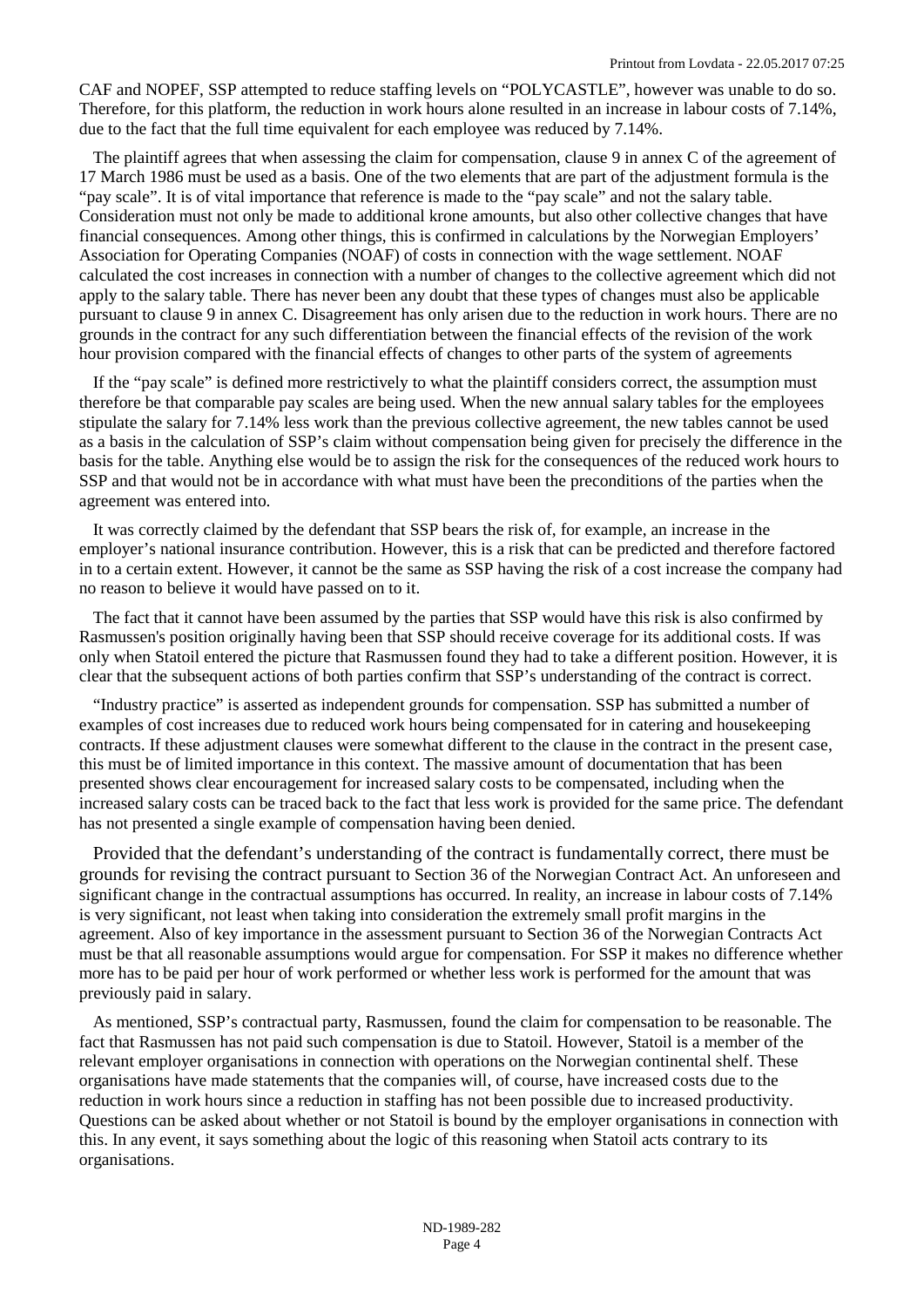The defendant's claim that SSP has not suffered any loss as a result of the reduced work hours is a logical fallacy. SSP has had to increase staffing levels that fully compensate for the reduction in work hours. In connection with this, it is sufficient to refer to the fact that, in the negotiations with the organisations, SSP was not granted the right to reduce the number of personnel on "POLYCASTLE". SSP's claim for an adjustment must also apply irrespective of the company's specific additional costs.

Clause 9 in annex C lists 1 October and 1 April as being the adjustment dates. However, the dates were selected based on the relevant dates for the review of collective agreements. In this case, the changes occurred from 1 January 1987 and, based precisely on the reasons for selecting the adjustment dates, it must be correct to pay compensation already from 1 January 1987. In addition, taking into consideration the choice of adjustment date, reference can also be made to the grounds that have been asserted for being able to claim coverage for the increase in costs.

The plaintiff has submitted the following prayer for relief:

- "1. K/S Rasmussen Offshore A/S is ordered to pay SAS Service Partner Offshore and Industrial Catering A/S NOK 2,076,485, in addition to statutory interest on overdue payments, from the due date for the individual elements of the claim until payment takes place, as well as compound interest on the principal amount and interest balance as of 31 December 1987 and 1988 in accordance with the statutory interest, until payment takes place.
- 2. SSP is awarded full costs.
- 3. Rasmussen is ordered to pay all costs relating to the arbitration."

## *The defendant, K/S Rasmussen Offshore A/S,* has principally asserted the following:

The agreement between the parties is a fixed price contract and is not based on a "Cost+" principle. The extent to which the payment may be adjusted is precisely stipulated in clause 9 of annex C to the contract.

The adjustment clause is a technical provision. It was formulated with the intention that there would not be any discussion about the right to or size of an adjustment in the payment.

Adjustment of the payment is directly linked to two indexes, the wholesale price index for foodstuffs in group B and the pay scales for the respective groups of the contractor's personnel in accordance with agreements between NAF and NOPEF/CAF. The adjustment clause is based on average considerations. The cost of ingredients for foodstuffs was weighed up against labour costs. The consequence of the wording of the adjustment clause is that if, for example, food prices increase, this will result in an increase to the rates in annex C, without consideration to whether the individual rates are "food intensive" or "wage intensive".

Since the adjustment clause is directly linked to these two indexes, SSP can incur increased costs that compensation cannot be claimed for. Practical examples can be mentioned, such as an increase in the employer's national insurance contributions, change in sick leave arrangement etc. Such cost increases, which are not applicable to the adjustment clause, are something SSP carries the risk for. This is precisely the system in the contract. Cost increases that come under the adjustment clause are a risk borne by Rasmussen as long as the clause authorises coverage. Cost increases that fully or partly fall outside of this are a risk borne by SSP. When SSP claims in this case that it has "assumed the risk for" the cost increase associated with the reduction in work hours, this is an attempt to distance themselves from the principal point in the adjustment arrangement that was selected.

The reduction in work hours resulted in no changes to the pay scales, which are the basis for the adjustment. There is not only a formal reason, but also a very real reason for why the reduction in work hours was not included as a cost element in the pay scale. The intention of the organisations in connection with the reduction in work hours was that this would not, insofar as possible, result in increased costs for the employers, and would be balanced out through increased productivity. For some employers, the costs associated with the reduction in work hours could be minor, while for others it would perhaps not be possible to achieve any increase in productivity. However, in terms of this contract, it is not increases in SSP's actual salary expenses that are grounds for making adjustments, but increases in the general pay scale. The clause is linked to the general and objective considerations, and is made independent of the actual expenses of the contractual parties.

The plaintiff has asserted that the contract presupposed that the "pay scales" were comparable. There may be some substance in this argument, but if it was to be relevant in this instance there had to have been major changes in the fundamental conditions for the salary calculation. This is not the case in this instance.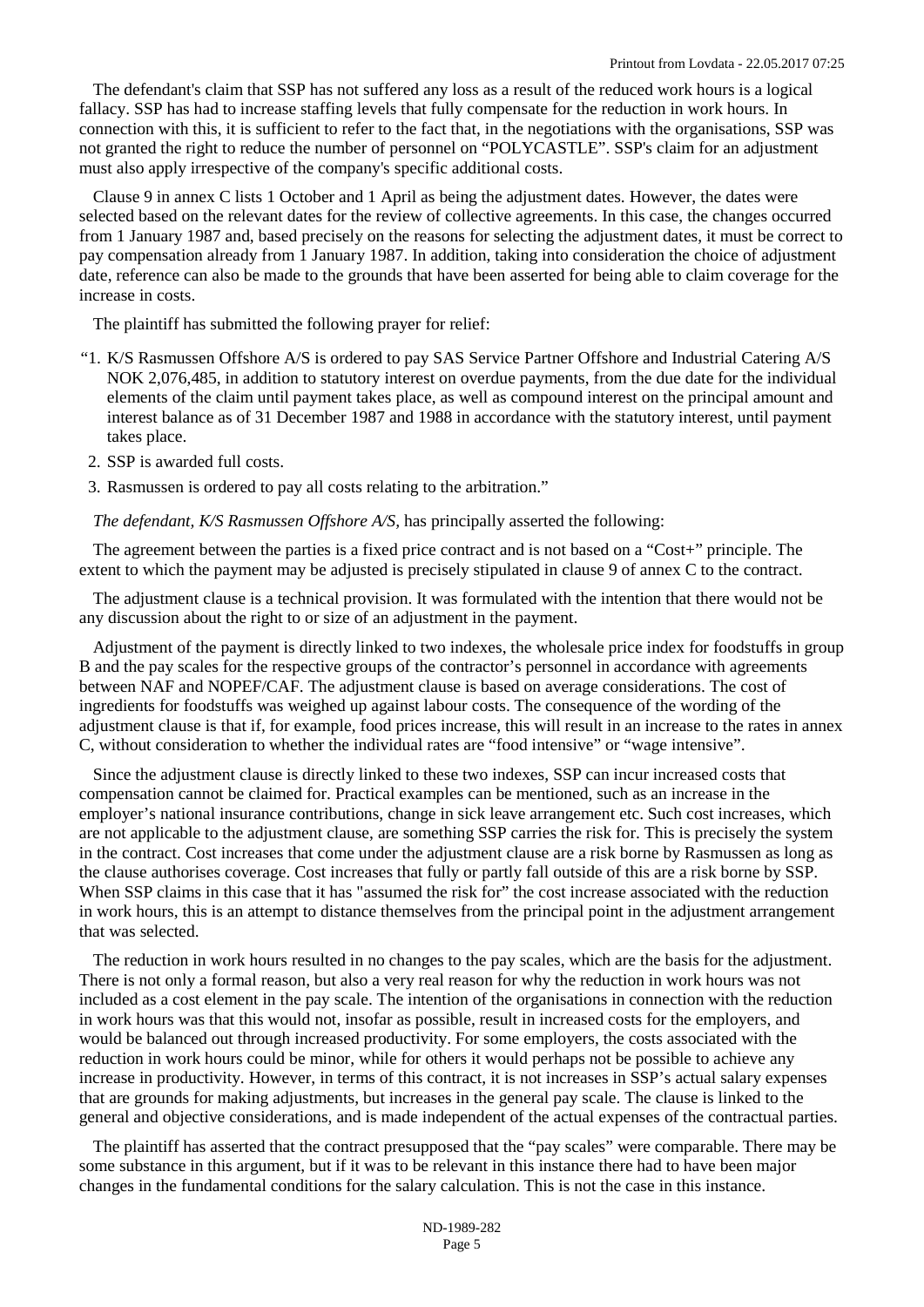The defendant has invoked Rasmussen's position concerning an adjustment and made a point out of the fact that it is Statoil that has opposed adjusting the payment. To this it is noted that Rasmussen's position on this matter cannot be assigned weight. Pursuant to the contractual arrangement with Statoil, Rasmussen could have passed any additional costs onto this company. Therefore, Rasmussen did not in fact have any independent interest in opposing the adjustment

There is no industry practice whereby the reduction in work hours granted the right to increase the payment for the catering and housekeeping contract. The defendant has submitted some examples of such an increase. However, the content of the different contracts varies and also differs from the present contract. It also appears to be the case that in some instances there has been partial compensation for additional costs and some of the adjustments also appear to have occurred based on ex gratia positions.

[Section 36 of the Norwegian Contracts Act](http://www.lovdata.no/pro#reference/lov/1918-05-31-4/�36) cannot constitute grounds for revising the contract. In this instance, the maximum cost increase is 7.14%. The defendant has not submitted any accounting documentation or other documentation that shows the earnings situation before and after the reduction in work hours.

SSP has not documented that the company has suffered any loss. For certain periods the company had lower staffing levels on "POLYCASTLE" than it was obligated to provide in the agreement with Rasmussen. Rasmussen has not wanted to do anything about this. In reality, SSP has adapted to the reduction in work hours by reducing staffing levels.

If the Arbitral Tribunal should find in favour of SSP's claim for compensation, the company cannot be granted compensation from prior to 1 April 1987. The parties selected the specific adjustment dates with their eyes open and this must be decisive.

The defendant has submitted the following claim for relief:

- "1. The Arbitral Tribunal finds in favour of and awards costs to K/S Rasmussen Offshore A.S.
- 2. SAS Service Partner Offshore and Industrial Catering A.S. shall pay the fees and expenses of the Arbitral Tribunal."

*The Arbitral Tribunal* has found that it cannot find in favour of SSP's claim for compensation for additional costs due to the reduction in work hours.

Pursuant to clause 9 in annex C of the contract, changes in the "pay scale" provide grounds for adjusting the contractual payment. The Tribunal considers the "pay scale" to be salary and employment conditions that, on a general basis, have specific financial consequences for the employers. As examples of such changes in the "pay scale", reference is made to the letter of 9 December 1987 from NOAF, cf. exhibit 25 to the writ of summons. Cost calculations have been carried out for a number of changes in the collective agreement, the financial effects of which can be quantified. With regard to the reduction in work hours, NOAF wrote the following to a number of companies, including SSP, on 27 February 1987:

"The intentions of the central organisations, cf. section F of the work hour supplement, are that the reduction in work hours shall be implemented with the least possible costs. Among other things, it presupposes initiatives in the individual companies for maintaining production, improving productivity and efficiently utilising work hours.

Therefore, the cost effect for the individual companies as a result of the reduction in work hours will depend on the effect of the above-mentioned initiatives and the extent to which the reduction in work hours will require increased manpower. The costs may therefore vary from company to company and possibly also within a company's different contractual areas. NOAF can therefore not specifically comment on the cost aspect for each company.

Section B of the work hour supplement includes provisions for providing compensation in the hourly pay rates for employees who are employed on hourly wages. This compensation provides full compensation for each employee for the reduction in work hours and can, in isolation, express the companies' costs if staffing is increased to exactly the same extent as the reduction in work hours.

However, we are aware that various initiatives have been implemented in the companies that will influence the final costs associated with the reduction in work hours."

It states here that nothing general can be said about the financial consequences of the reduction in work hours. These could be relatively minor if that the company achieves improvements in productivity, but the effects may also be greater, up to 7.14%. When the consequences are so variable, it is difficult to determine that there has been any change in the "pay scale". It is in itself support for this result that the employer organisations have not been able to quantify the change as a cost increase in the collective arrangement. In addition to this is the fact that the "pay scale" has clearly focussed on the employer organisations' quantifying of the financial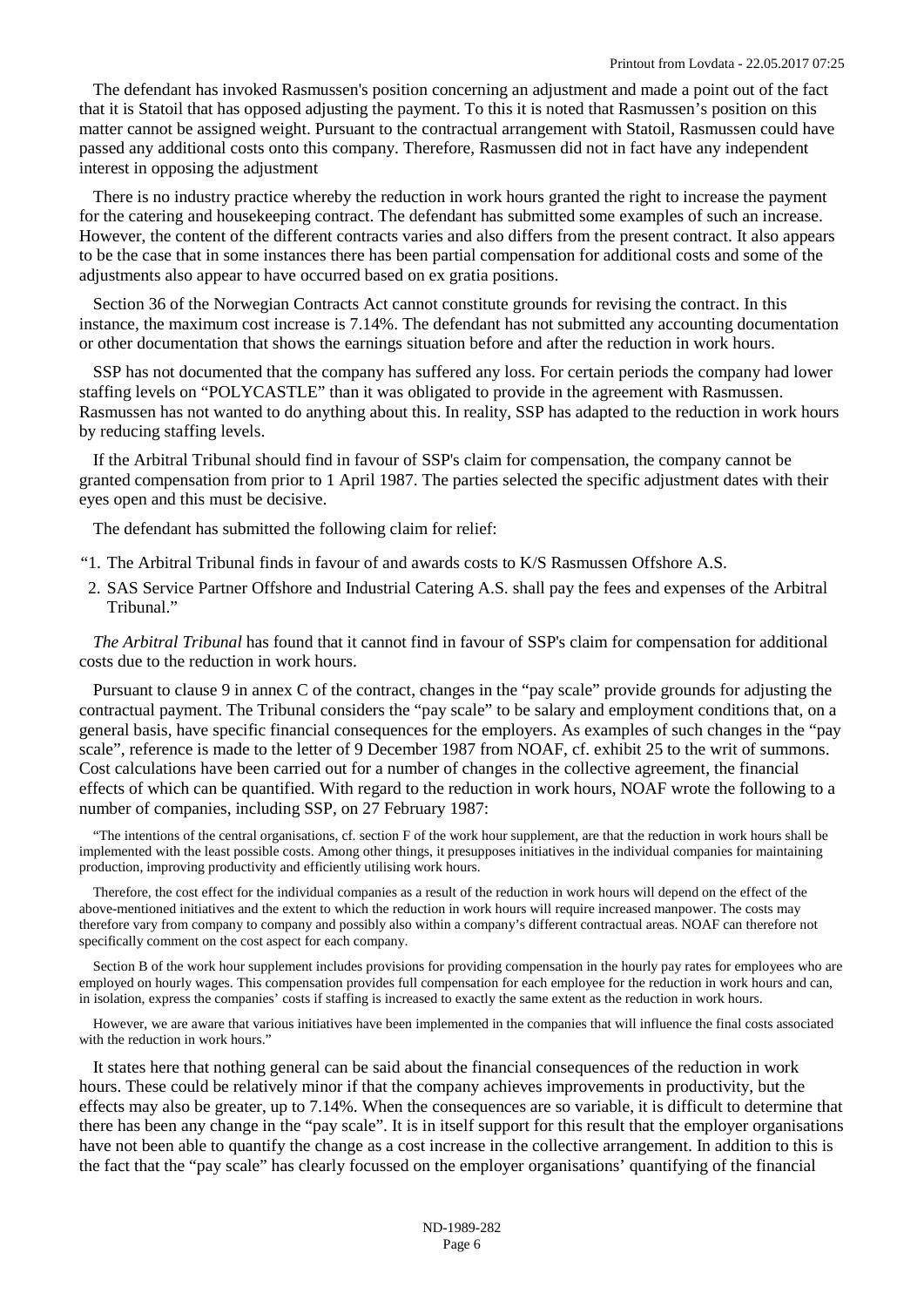consequences of the operational changes. Based on how the adjustment clause is worded, it is clearly not SSP's actual expenses, but the general, collective wage costs that will form the basis for adjusting the payment.

To support its position, SSP has asserted the parties' preconditions, or what the parties can be assumed to bear the risk for. The Tribunal considers it probable that the parties selected an adjustment clause that would reasonably reflect the principal cost elements. However, on the other hand, a system has been selected (and this must have been done intentionally) for making adjustments that shall be independent of SSP's specific, actual costs. The Tribunal therefore cannot see that a potential requirement for SSP to be able to achieve coverage for the significant cost increases through the adjustment clause can warrant an increase in the contractual payment that has no coverage in the adjustment clause other than being based on a natural interpretation of this.

The plaintiff has asserted industry practice and, in connection with this, has made reference to several contractual arrangements in which, at least in part, compensation was paid for cost increases due to a reduction in work hours. The Tribunal notes that the asserted industry practice cannot in itself be legally binding. These cannot be considered customs or habits developed over a longer period that express the perception in the industry that existed when the contract was entered into. The asserted practice originates from the period when the current dispute was relevant.

However, the asserted practice could be of importance from a different viewpoint. The Tribunal understands the documented practice such that there must have been reasonably widespread encouragement in the industry for full or partial compensation for cost increases resulting from the reduction in work hours. It is correct that the adjustment clauses vary in the different contracts and none are worded in the same manner as in the present contract. However, the Tribunal considers it doubtful that the different linguistic formulations of these clauses can provide the explanation that SSP and also Christiania Dampkjøkken have achieved adjustments in these instances. The attitude in the industry that is expressed through this practice supports the defendant's assertions of what the parties' preconditions have been. However, the Tribunal finds that this cannot be decisive. As has been stated, the contract was worded such that adjustment must occur based on objective criteria and not based on SSP's actual expenses. It appears that it is precisely coverage of such actual expenses that has been accepted in the examples presented. However, it is difficult to consider this as being anything other than contrary to the actual system for adjustment that was selected. It is also difficult to disregard the fact that adjustment could, at least partly, have occurred based on reasonableness considerations.

It is the plaintiff's opinion that if the "pay scale" is to be interpreted as stated above it must be a contractual requirement that the "pay scale" is comparable. The Tribunal understands this reasoning such that if, when calculating the payment, this must be based on the difference between the previous and new pay scales, the assumption must be that the benefits achieved in accordance with the new pay scale are the same as for the previous pay scale. The Tribunal does not rule out that the basis for a pay scale may be changed to such an extent that this reasoning must be accepted. However, even though the reduction in work hours was not inconsiderable, the change is not greater than that an interpretation of the adjustment clause based on a natural linguistic understanding of this having to be decisive, without it being possible to include the type of reservation such as requirements that the basis for the pay scales has remained unchanged.

[Section 36 of the Norwegian Contracts Act](http://www.lovdata.no/pro#reference/lov/1918-05-31-4/�36) has been asserted. These grounds cannot be accepted. Firstly, a cost increase of 7.14% (if this is the actual cost increase for SSP) cannot in itself provide grounds for any revision of the agreement. The Tribunal makes reference to the fact that this is an agreement in a commercial arrangement. The Tribunal also finds that it does not have an accounting basis for being able to assess the relative effect the cost increase has had for, among other things, SSP's earnings from the agreement.

In the writ of summons, the plaintiff asserted that Statoil, whose position has been the deciding factor in Rasmussen's dismissal of the claim, is a member of "the relevant employer organisations". The Tribunal is in some doubt about what is behind this assertion. However, the Tribunal would note that it cannot see that the employer organisations have provided any statements that would indicate that the plaintiff's interpretation of the contract is correct. The employer organisations would also not be able to bind member company Statoil to a non-collective agreement such as the agreement between SSP and Rasmussen. It was a[sse](#page-6-0)rted in the writ of summons that there would unlikely be any discussion of a rate adjustment if a "Gro day<sup>1</sup>" was introduced and that this supports the defendant's understanding of the contract. The Tribunal doubts whether the assertion has

<span id="page-6-0"></span><sup>&</sup>lt;sup>1</sup> "Gro" refers to the former Norwegian Prime Minister Gro Harlem Brundtland. A "Gro day" is a commonly used expression to describe work days sandwiched between public holidays and weekends that many people take off (e.g. the Friday after Ascension Day).